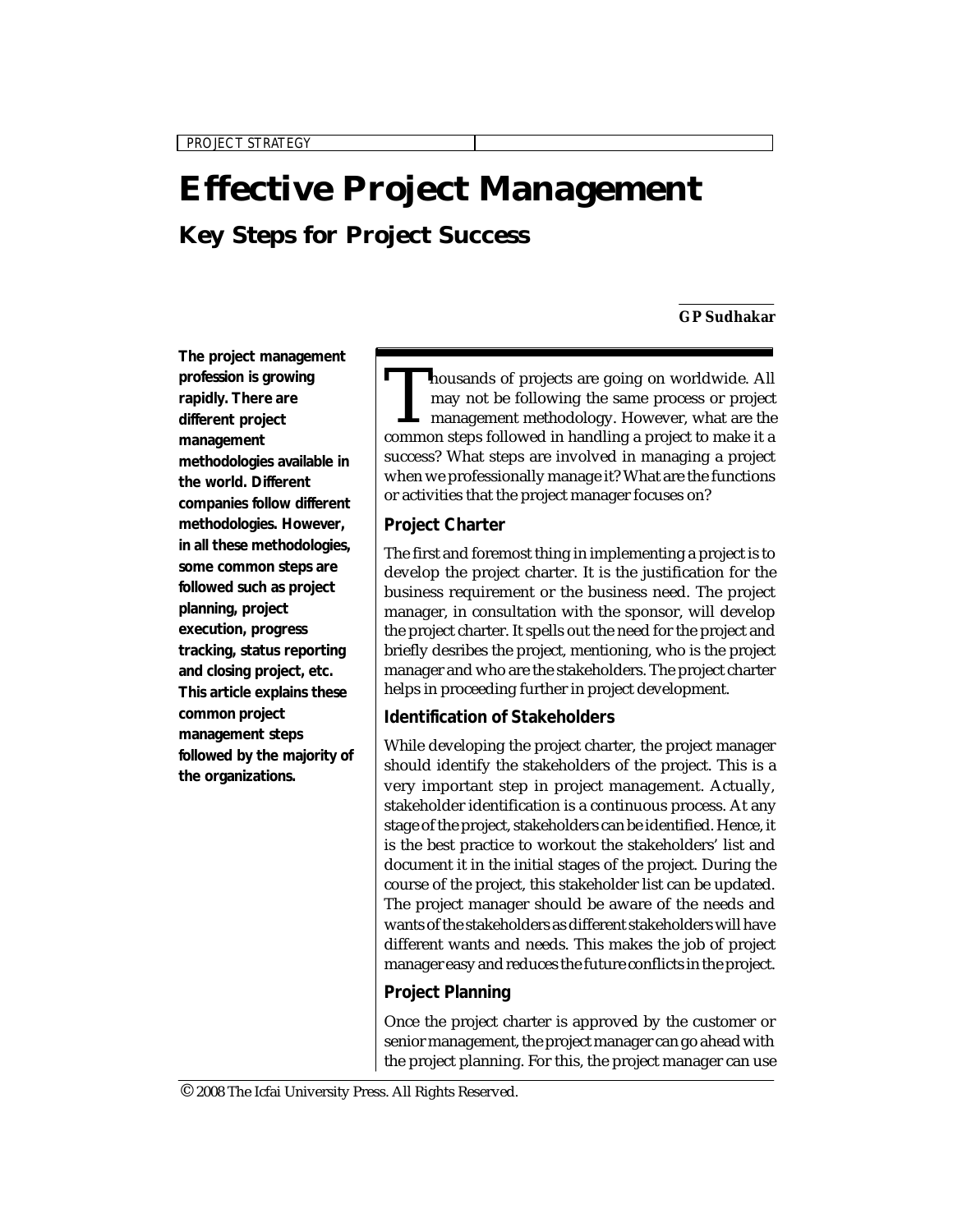*Effective Project Management: Key Steps for ...*

#### **About the Author**

**GP Sudhakar,** PMP, Consulting Editor, Icfai Books, The Icfai Research Center, Hyderabad. The author can be reached at purna24@hotmail.com

Work Breakdown Structures (WBSs) as tool. Once the work packages, control accounts and planning packages are identified from the WBS, the project manager can go ahead with project scheduling. Before this, the project manager has to identify the resources needed for the project—both human and machines. During the project planning stage, for scheduling purposes, tools such as Microsoft Project or Primavera can be used. During this stage, one can identify the critical path in the network diagram during schedule development. One can also identify the risks involved using the critical path in the network.

During schedule development, the project manager can use different schedule compression techniques such as crashing and fast-tracking.

#### **Communicating the Project Plan**

Once the project plan is made, it is the job of the project manager to communicate it to all the stakeholders. In the early stages of the project, the project manager has already identified the stakeholders. However, not all stakeholders are interested in all the information of the project. The project manager has to maintain the details of needs and information in the communications management plan. Based on the communications management plan, the project manager needs to distribute the information to the stakeholders. This avoids any confusion in future. Everybody will come to know the goals and objectives of the project.

# **Objectives' Setting**

Usually at the beginning of the project, the objectives are set for the project from the organization point of view. At the same time, the objectives are to be set at the individual level as well. Some of the companies such as Tata Consultancy Services follow this using Balanced Score Cards (BSC) for setting objectives to the team members by drilling down the objectives from organization, department and project levels. These objectives-setting process is very important because the team members come to know about what is expected of them. Usually, the objectives will be set in technical areas as well as managerial areas (if any) for the team members.

#### **Project Execution**

The project manager should get the approval for the project plan. It may be in the form of sign-off from the customer, if the customer decides the project deadlines. Otherwise, if it is an internal project, the project manager should get the approval from the senior management for the project plan. Once the project plan is approved, the project manager should go for project execution. By this time some of the resources may have been already allocated for the project. Using the allocated resources the project manager should execute the project.

The project manager spend most of the time in execution of the projects with the help of the team.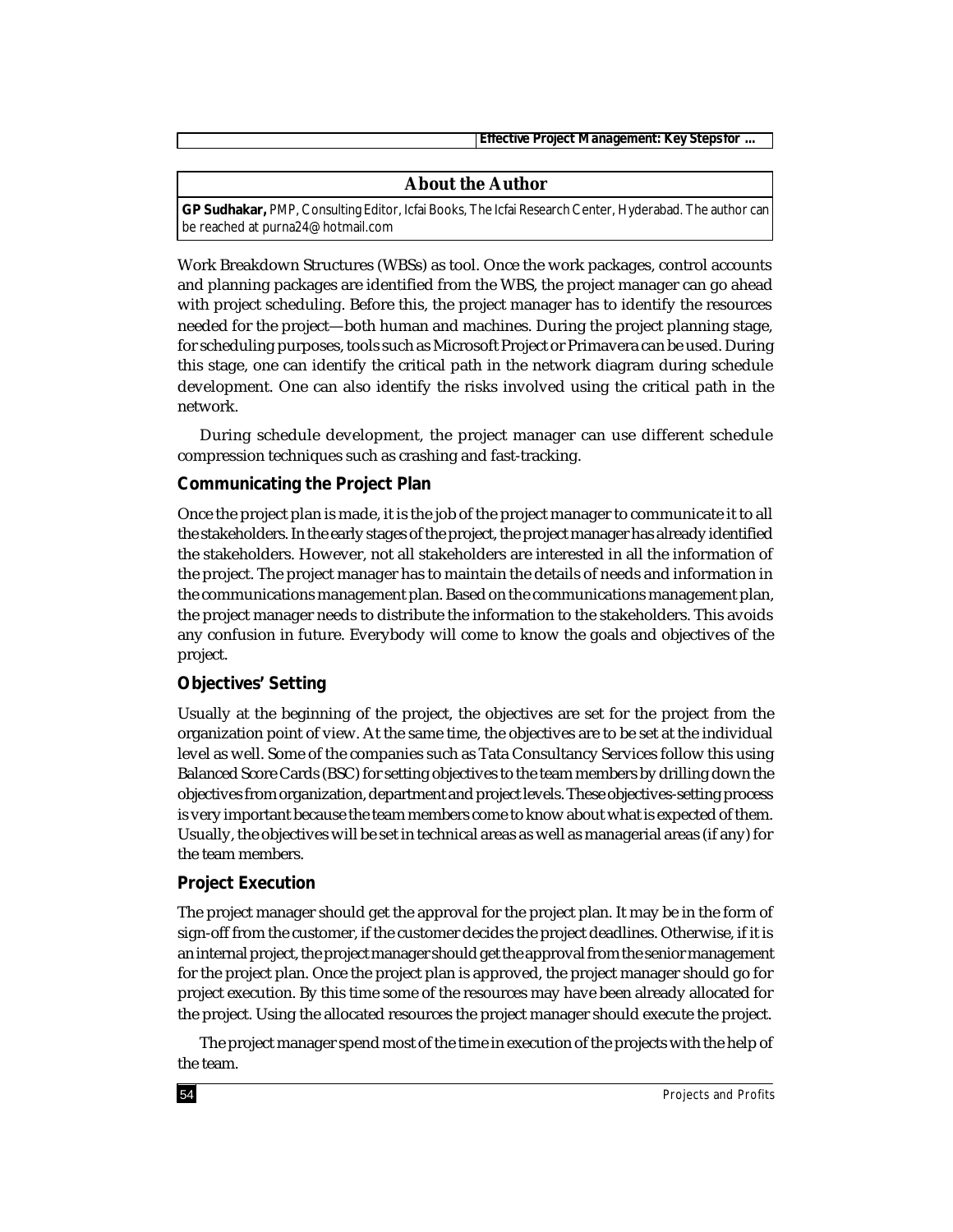|  | <b>PROJECT STRATEGY</b><br><i><b>JIMAILUI</b></i> |
|--|---------------------------------------------------|

# **Tracking Progress**

In the execution stage of the project, the progress needs to be tracked. The project manager, using different tools and techniques such as earned values, decision trees and statistical control techniques, should track the project progress. He has to update the senior management whether the project is on time, underbudget or if any deviations are there from the planned details. Cost variance and schedule variance need to be updated in the project plan.

Also tracking the progress, the project manager conducts Project Status Review (PSR) meetings periodically, usually once a week.

# **Evaluating Team Member Performance**

At the end of the project or at the end of appraisal period, the performance of the team members is to be evaluated. The objective of performance appraisals is to identify the training needs of the team members and to take necessary actions. The effect of performance appraisal will be there on human resource activities such as promotions, transfers,

demotions and exits. In all these cases, Human Resources Department (HRD) needs to take necessary actions.

In IT organizations, usually the rating scale method is used for programmer's performance appraisals. If the number of employees is very less, then we can even go for ranking method of performance

**A good project manager gives feedback to the team members at regular intervals and observes their progress**

appraisals. The project manager may not wait for the performance appraisal time to come to give feedback to the team member. A good project managers gives feedback to the team members at regular intervals and observes their progress. He helps in the development of his team members. If the needed progress is not observed in a team member, then the project manager needs to take necessary action against him/her. This comes under the controlling function of the manager.

# **Progress Reporting**

The project manager has to update the senior management and other stakeholders with the status of the project. The frequency of this status reporting to the senior management varies from organization to organization. Some organizations conduct these Senior Management Review (SMR) meetings once a month. Also the project needs to undergo periodic quality audits from the quality department. The project manager is responsible for closing the Non-Conformances (NC) given by the Quality Assurance (QA) team. Usually, the QA team tracks these open NCs of all the projects in the organization. This happens because the QA team is responsible for internal and external audits of the organization.

# **Handling Crisis**

While executing the project, the project manager may face some risks or unexpected circumstances. Hence, it is better to include risk planning as part of project planning, i.e., identification of risks, qualitative and quantitative risk analysis and risk response planning and risk monitoring and control are the steps involved in the risk management. Hence,